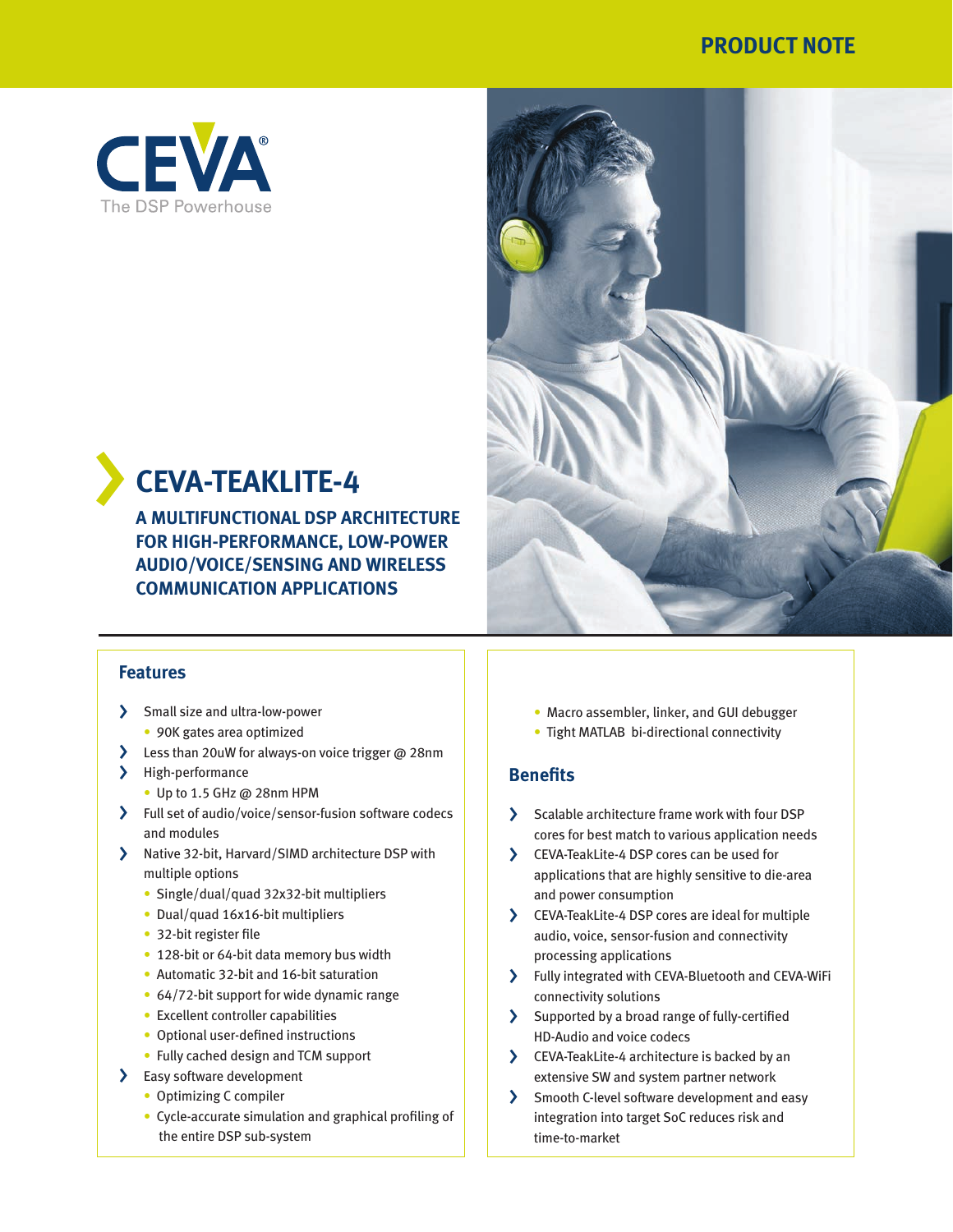## **CEVA'S TEAKLITE FAMILY IS THE WORLD'S MOST POPULAR DSP CORE AND HAS SHIPPED IN MORE THAN 3.5 BILLION DEVICES TO DATE!**

### **The Always-on, Always-connected World**

The market for high-performance, low-power, digital audio and voice processing applications is seeing tremendous changes. Mobile devices like smartphones and tablets are required to handle increasing audio and voice processing requirements such as super-wideband and full-band converged audio and voice use-cases, which are enabled by LTE and LTE-A cellular networks and services such as VoLTE. At the same time, users expect their devices to remain alwayson, always-responsive, and constantly connected to their enterprise and personal digital cloud repositories. These accumulated requirements pose great challenges for SoC and device manufacturers.

Hands-free activation is becoming a 'must have' feature in a multitude of devices, primarily smartphones and wearables, and solutions have to operate efficiently and reliably to meet demanding consumer requirements. Be it voice control, gesture control or face unlock, a natural user interface (UI) is expected to be always-on in order to be totally hands-free and therefore it must be highly optimal and consume very little power. Even a relatively minor inefficiency could easily translate into a substantial power loss and significantly shorten battery life as a consequence.

Sensing is another key feature of smartphones, tablets, wearables and IoT devices. Combined processing of sensory data from disparate sources, also known as Sensor Fusion, has proven to provide valuable contextual awareness, motionbased gesture control and indoor navigation capabilities for a host of user applications. Multiple MEMS sensors such as 9-Axis motion sensors, barometers, thermometers and more call for a high-precision sensor fusion DSP to accurately deduct motion and environmental data, and eliminate false readings. Efficiency and power consumptions are of the essence as well, as sensor fusion is often an always-on type of task.

In the case of internet-enabled Smart TVs, STB devices, and a host of OTT streaming services, it is necessary to support an extremely wide range of audio codecs. In addition to mainstream codecs like MP3, AAC, WMA, Vorbis, coupled with advanced post-processing techniques, it is also necessary to support compute-intensive lossy and lossless HD Audio codecs, including the latest object-based audio processing

standards, which enable exact rendering of complex 3D audio scenes, but at the expanse of greatly increased algorithmic complexity.

Wireless connectivity is related to all of the above markets and is constantly growing in coordination with market growth for mobile devices and their wireless peripherals. Propelled by their popularity in those devices, the dominating wireless standards, namely Bluetooth and WiFi, have also proliferated into adjacent markets such as wearable devices, smart home, smart cars etc. which are often collectively referred to as the Internet of Things (IoT). Since the introduction of Bluetooth Low-Energy (BLE) by the Bluetooth Special Interest Group (SIG) in V4.0, BLE can be found in numerous IoT products thanks to its superior power consumption comparing to other wireless standards. This further positions Bluetooth as the most common low-throughput standard while Wi-Fi remains the standard of choice when higher throughput is required. Additional wireless standards, such as Zigbee for example, offer slightly different mixes of range, throughput, area, power consumption and cost and can therefore coexist alongside Bluetooth and Wi-Fi or even displace them in some use cases.

### **The Solution is the CEVA-TeakLite-4**

The CEVA-TeakLite Family of DSP cores is designed to address the needs of high volume, cost-sensitive markets. Founded on a classic direct memory access-based architecture, the CEVA-TeakLite family combines small die size, high code density, and high performance.

The fourth generation of the CEVA-TeakLite family, the CEVA-TeakLite-4 is a low-power, native 32-bit, variable 10-stage pipeline, fixed-point DSP architecture framework. The CEVA-TeakLite-4 is a fully synthesizable, process-independent design that allows the SoC designer to select the optimal implementation in terms of silicon area, power consumption, and operating frequency.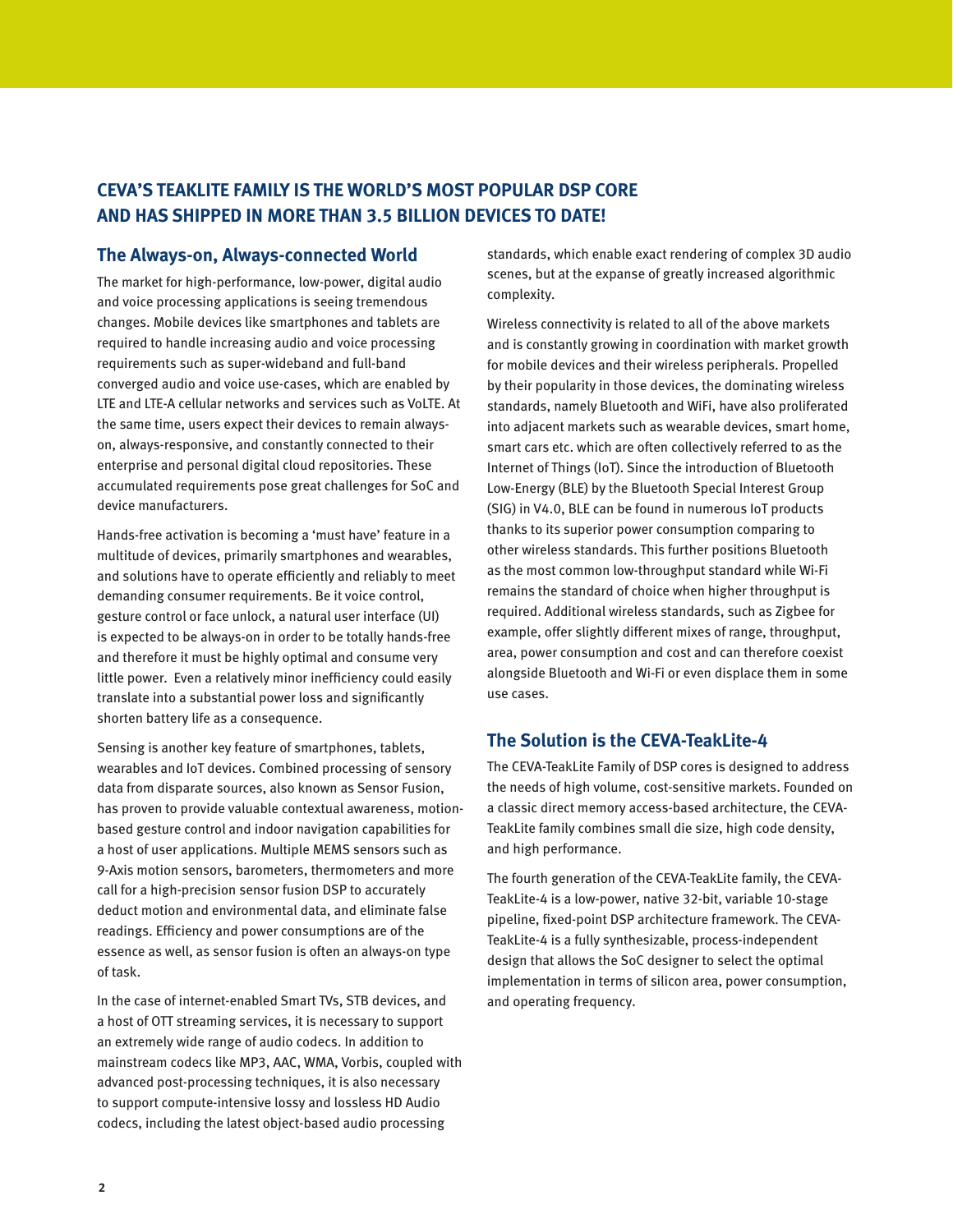

## **Target Applications**

Thanks to its scalability, the CEVA-TeakLite-4 DSP family is efficiently handling most demanding audio, voice, sensing and wireless connectivity use-cases, whether targeting ultralow-power always-on functions, advanced multi-microphone voice processing, or high-performance multichannel audio processing and post-processing. CEVA-TeakLite-4 cores are adopted by mobile, home, and automotive chip vendors, ranging from the smallest, lowest-power audio CODEC and voice activation chips, to Baseband, Application Processors and connectivity chips, to high-end audio such as wireless speakers, digital televisions (DTVs), set-top boxes (STBs), game consoles, and more.

### **Always-on User Interface (UI)**

The CEVA-TeakLite-4 offers multi-functional DSP capabilities, making it ideal for implementing always-on solutions that often include intensive signal processing algorithms such as those used for voice recognition and face detection. Furthermore, latest generation power scaling technology of the CEVA-TeakLite-4 V2 enables it to run always-on UI with ultra-low power consumption by shutting down unneeded hardware on a cycle-by-cycle basis. Being CEVA's smallest DSP core, it also benefits from very low leakage power, which is especially important when implementing always-on functionality, such as that of a voice trigger chip for example.

#### **Sensor-Fusion**

The CEVA-TeakLite-4 boasts a highly optimized arithmetic ISA as well as a rich control ISA that are efficiently utilized by the compiler as it handles Sensor Fusion code, which often mixes arithmetics and control. Furthermore, with its poweroptimized hand-crafted RTL and power scaling technology, the CEVA-TeakLite-4 consumes ultra-low power by design and is therefore fully geared for ultra-low power sensor fusion processing.

#### **Audio and Voice**

Audio/voice CODECS (ADC, DAC, D-Class amplifiers, noise reduction, audio hubs) are shifting from hardware-based digital filters/equalizers to using a programmable DSP. This is because programmable DSPs are better suited to handle the ever-changing demands for diverse, high-complexity, evolving algorithms used for tasks like multi-microphone beamforming, noise reduction for voice communication and voice recognition support, and audio post-processing for speaker correction, virtual surround sound, and an overall improved audio experience.

Mobile application processors are required to handle ever-increasing audio and voice processing requirements, including multi-channel and object-based audio decode (music and gaming), voice pre-processing (e.g. noise reduction), audio post- processing (e.g. Dolby DS1), and wideband and super- wideband vocoders (e.g. VoLTE and EVS). In these cases, it is common practice today to offload the main CPU and implement the computationally-intensive audio and voice processing algorithms using a dedicated audio DSP. This dramatically reduces the power consumption of the system and frees up 100s of megahertz on the main CPU. In this case, chip vendors require a scalable DSP architecture (e.g. single/dual/quad 32-bit MACs) to address a wide range of applications, coupled with an open DSP architecture to facilitate customization and differentiation by their OEM customers.

In the case of automotive infotainment systems and home entertainment systems such as connected DTV, STB, and gaming devices, these systems must support multiple highdefinition audio standards, advanced audio post-processing, and wide-band voice communication/UI. In recent years, the focus has moved away from simply providing multistream, multi-channel audio codecs to providing a wide variety of computationally intensive pre- and post-processing capabilities, such as audio post-processing (virtual surround sound, speaker correction), and complex living room and automotive voice processing (multi-microphone noise reduction, voice command, conferencing, etc.).

#### **Wireless Connectivity**

Combined with the CEVA-Bluetooth or CEVA-WiFi hardware and software solutions, the CEVA-TeakLite-4 enables a wide range of wireless applications without requiring an additional CPU. A smartwatch solution, for example, can use a single Bluetooth-enabled CEVA-TeakLite-4 to run always-on voice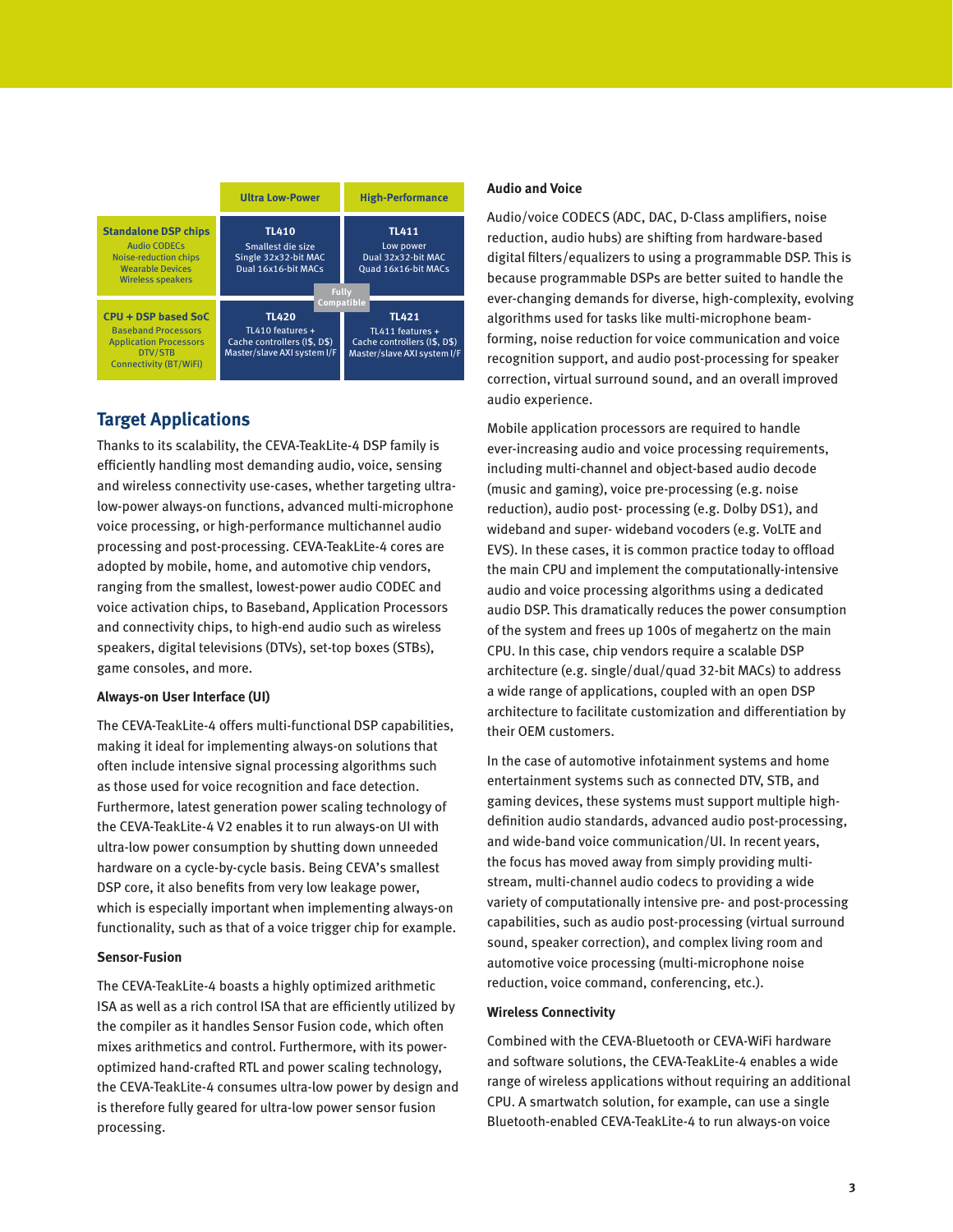activation and voice commands, sensor fusion functionality, audio/voice processing and dual mode Low Energy Bluetooth (also known as Bluetooth Smart Ready) capable of both BLE such as that of Bluetooth Smart, and wireless audio. Given the highly integrated nature of IoT solutions, such a capacity cannot be overestimated. On top of Bluetooth and WiFi, other popular standards such as Zigbee are also supported where every wireless standard can be used either as standalone or as a combo solution while coexisting with the other standards. For example, a wireless speaker solution combining both a WiFi speaker and a Bluetooth speaker can have both Bluetooth and WiFi audio using a single Bluetooth and WiFi enabled CEVA-TeakLite-4.

The CEVA-TeakLite-4 architecture addresses all of these applications and markets. With a primary target of standalone DSP chips used to implement audio CODECs, voice activation, sensor-hub and noise-reduction chips, the ultra-low-power CEVA-TL410 DSP core offers the smallest die size with its single 32x32-bit MAC, dual 16x16-bit MACs, and simple memory interface. If higher performance is required, the CEVA-TL411 core provides dual 32x32-bit MACs and quad 16x16-bit MACs.

Alternatively, for CPU + DSP-based SoCs, such as the application processors and main SoCs used in smartphones, digital televisions (DTVs), set-top boxes (STBs), and game consoles, the CEVA-TL420 augments the features of the

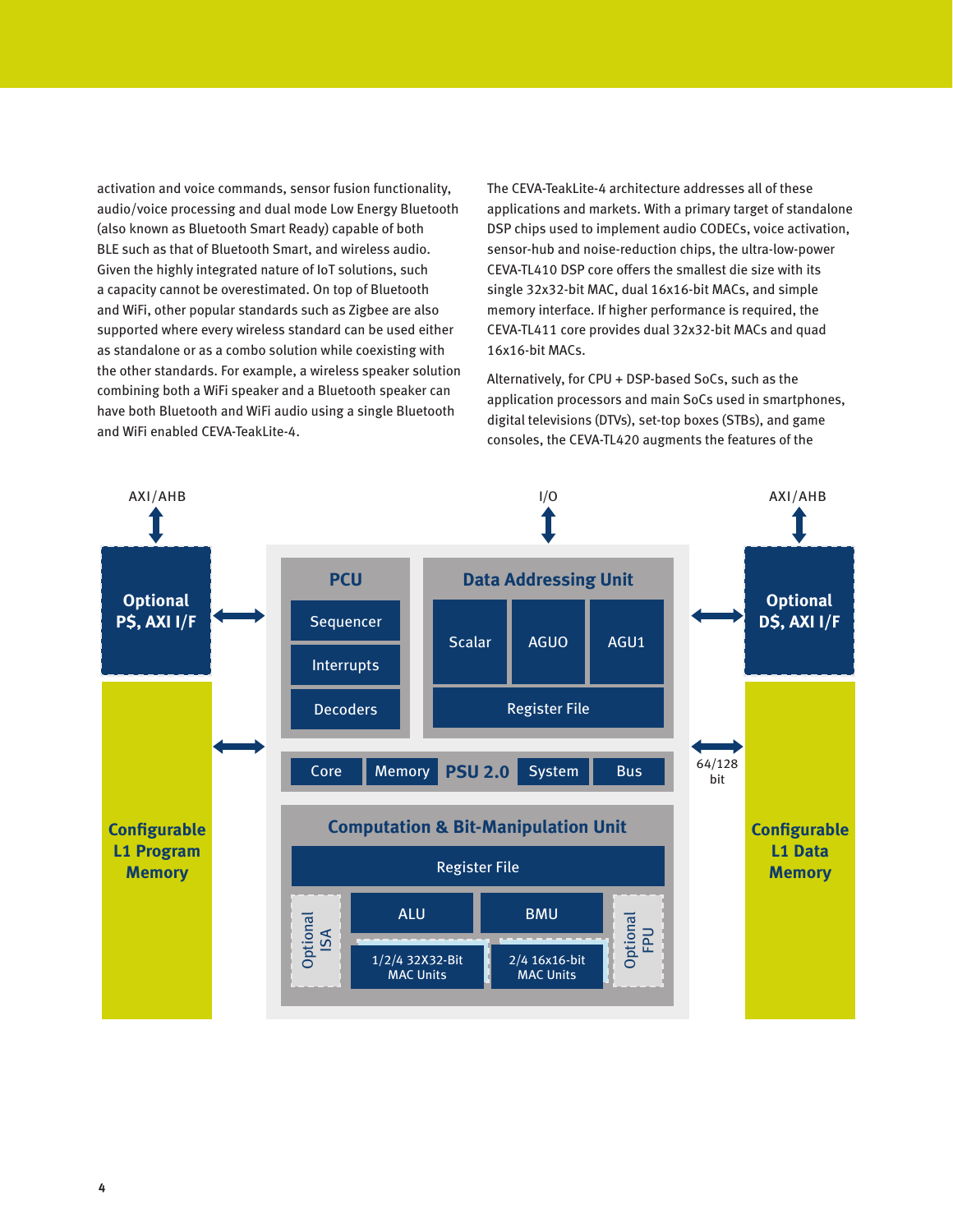CEVA-TL410 with data and instruction cache controllers and a master/slave AXI system interface (the CEVA-TL421 augments the CEVA-TL411 with the same high-end capabilities). All CEVA-TeakLite-4 architecture-compliant cores are fully compatible with each other and with previous generation CEVA-TeakLite family cores.

#### **Putting it all Together**

In many of the markets mentioned above, such as mobile and wearable devices for example, there is a need for all or most of the above mentioned functions and in some use cases they should even run simultaneously. To this end, a single CEVA-TeakLite-4 can run all those functions concurrently using

a task scheduler or an RTOS and still provide headroom for additional user software. For example, the CEVA-TeakLite-4 runs various always-on functions simultaneously in less than 150uW at a 28nm HPM process node: voice trigger, face trigger, sensor fusion and BLE. Running similar functions on the application processor would require at least two orders of magnitude more power, clearly surpassing the power consumption threshold required for a reasonable battery life.

## **High-Performance, Energy-Efficient, Scalable Architecture**

The CEVA-TeakLite-4 architecture is optimized for standalone

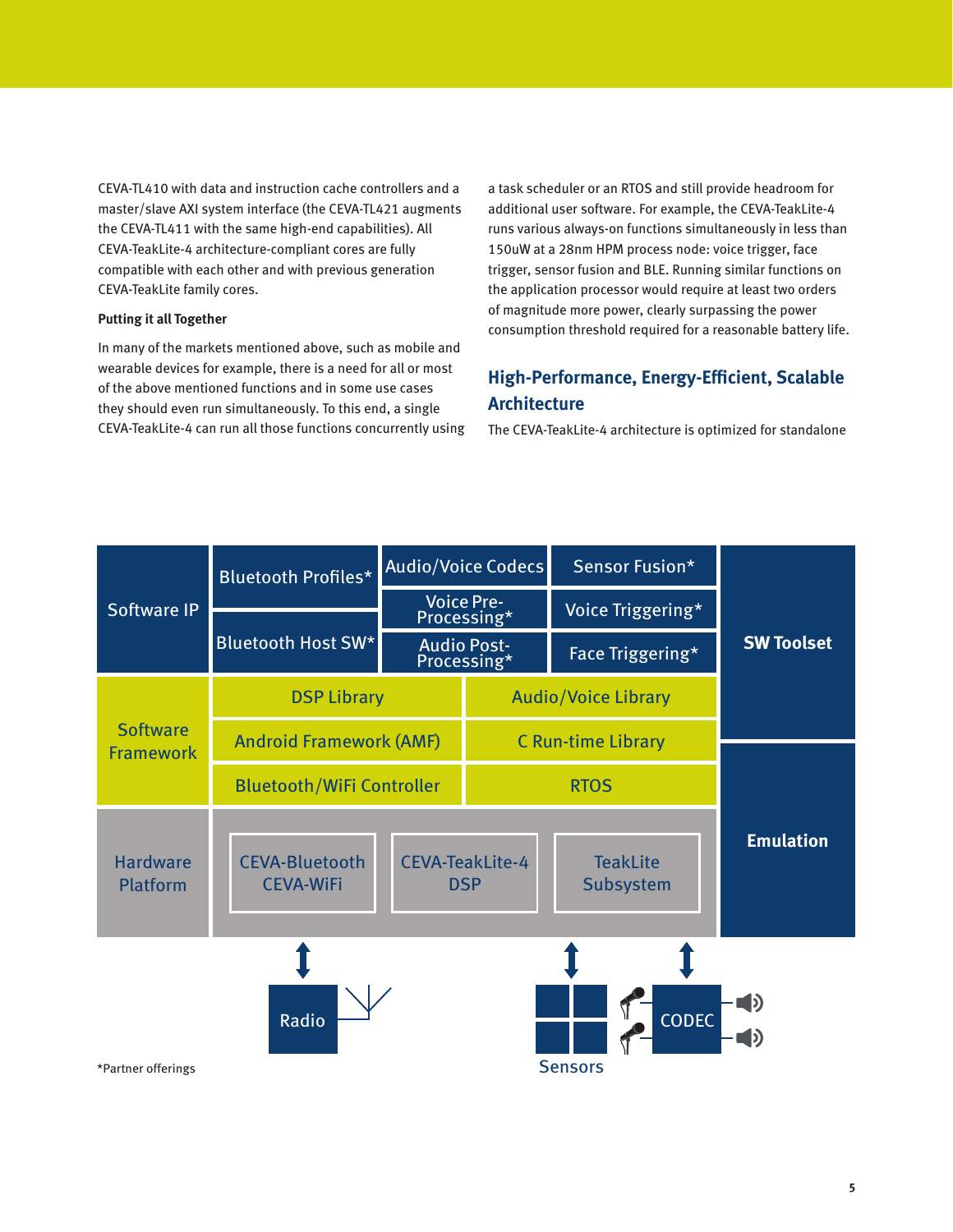audio chips running filters, sensor-fusion, voice preprocessing, audio post- processing, and noise reduction; also for mobile applications such as off-loading the main CPU by performing multi-channel audio decode, transcoding, voice pre-processing, and audio post-processing under the Android or Windows Phone operating systems. The CEVA-TeakLite-4 architecture framework is scalable and supports user differentiation to allow expansion for handling proprietary algorithm acceleration and future use-cases.

An audio ISA (instruction set architecture) providing dedicated audio instructions is present in all CEVA-TeakLite-4-based cores. Also, all members of the family include an integrated Power Scaling Unit (PSU 2.0) for smart power management.

CEVA-TeakLite-4 DSP cores support multiple voltage domains associated with the main functional units, such as the DSP logic, the program and data caches, and so forth. The core also supports multiple operational modes ranging from full operation, to debug bypass, to memory retention, to complete power shut-off. Furthermore, the AXI full duplex buses also offer low-power features, such as ability to shut down when no data traffic is present.

### **Effortless Software Development**

The ability to program in C is essential for reducing development time and ensuring easy portability to future platforms. The CEVA-TeakLite-4 architecture is compiler-

| <b>Voice</b>         | <b>Audio</b>            | <b>HD-Audio</b>                     |
|----------------------|-------------------------|-------------------------------------|
| G.723                | MP3                     | <b>Dolby TrueHD</b>                 |
| G.729                | MP3Pro                  | <b>Dolby Digital Plus</b>           |
| G.728                | <b>Ogg Vorbiss</b>      | <b>Dolby Digital decoder (AC3)</b>  |
| G.729.1              | <b>MPEG4 AAC LC</b>     | <b>Dolby Digital encoder (DDCE)</b> |
| G.722                | <b>HE AAC V1</b>        | <b>Dolby ProLogic IIx</b>           |
| G.726                | HE AAC V2               | Dolby MS10/MS11                     |
| G.727                | <b>HE-AAC V2 5.1 Ch</b> | <b>Dolby Volume</b>                 |
| G.168                | <b>MPEG4 AAC BSAC</b>   | Dolby DS1                           |
| G.161                | WMA8                    |                                     |
| <b>iLBC</b>          | WMA9                    | <b>DTS HD-Audio</b>                 |
| <b>AMR-NB</b>        | <b>WMA10</b>            | <b>DTS Master Audio</b>             |
| <b>HR</b>            | WMA10Pro                | <b>DTS High Resolution</b>          |
| FR.                  | RealAudio8              | <b>DTS Low Bit Rate</b>             |
| AMR-WB               | <b>RealAudio9</b>       | <b>DTS Extended Surround</b>        |
| <b>EVRC</b>          | RealAudio10             | DTS 96/24                           |
| <b>EVRC-B</b>        | <b>SBC</b>              | <b>DTS Digital Surround</b>         |
| <b>EVRC-C</b>        | <b>FLAC</b>             | <b>DTS Transcoder</b>               |
| QCELP                | <b>CELT</b>             | <b>DTS Neo:6</b>                    |
| <b>SMV</b>           | <b>DRA</b>              | DTS <sub>M6</sub>                   |
| <b>SILK (32-bit)</b> |                         | DTS M8                              |
| <b>EVS</b>           |                         |                                     |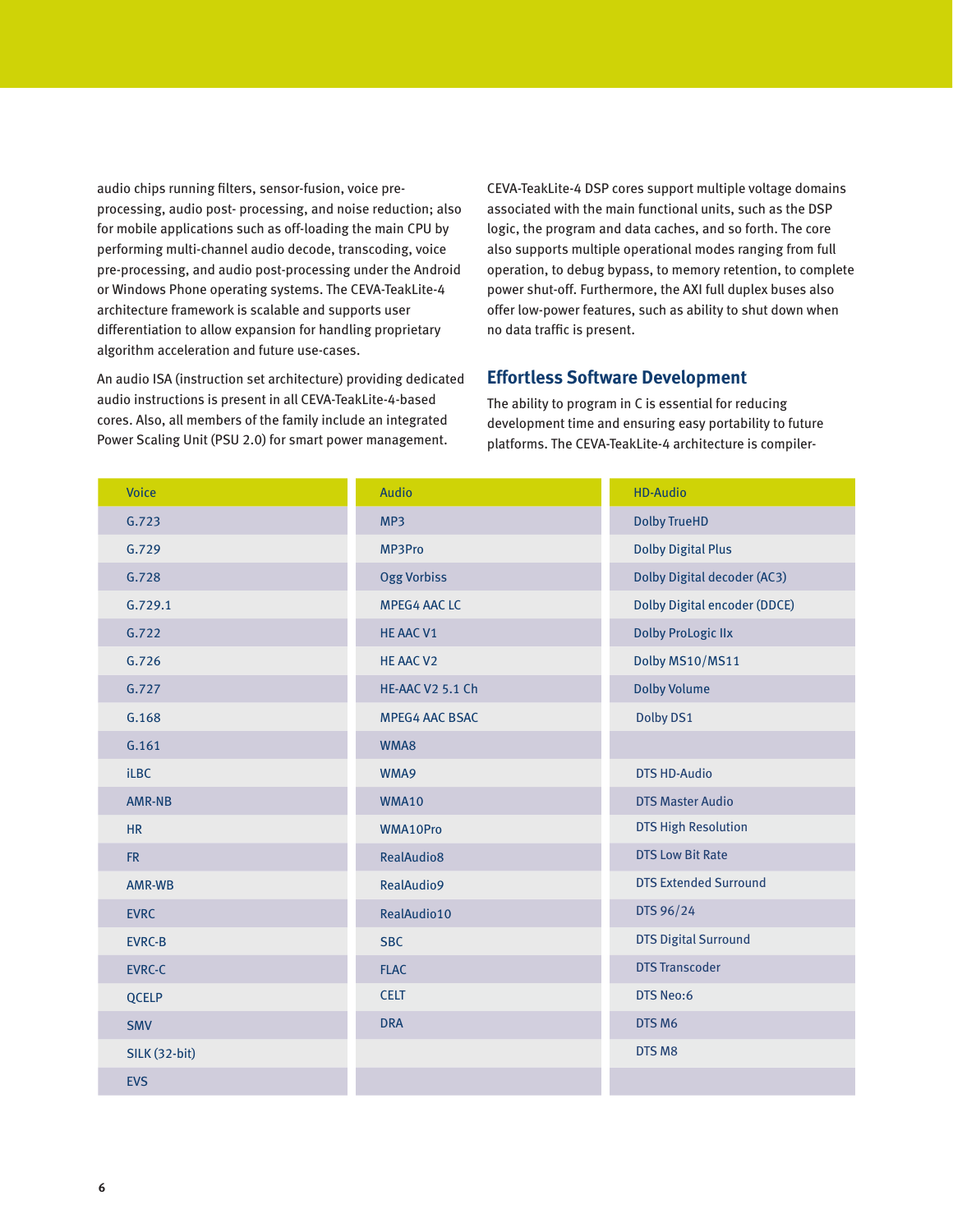aware, implementing an orthogonal instruction set and operands so as to ensure optimal utilization of the processor capabilities from the C level. CEVA-TeakLite-4 processors are supported by a complete software development, debug, and optimization environment in the form of the CEVA-Toolbox™. CEVA-Toolbox is an advanced Integrated Development Environment (IDE), which includes a powerful compiler that facilitates software development without the need for users to master architecture-specific details. An integrated simulator provides accurate and efficient verification of the entire system including the memory sub-systems. In addition, CEVA-Toolbox includes libraries, a graphical debugger, and a complete optimization tool chain named CEVA Application Optimizer. The Application Optimizer enables automatic optimizations applied in the C source code.

The CEVA-TL410, CEVA-TL411, CEVA-TL420, and CEVA-TL421 DSP cores are supported by a wide range of deliverables, which significantly reduces risk and time-to-market. These deliverables include a complete implementation along with associated hardware and software development tools and verification and simulation environments. CEVA-TeakLite-4-based designs can also be implemented in an FPGA for prototyping and system integration.

The CEVA-TeakLite-4 is also backed up by a wealth of software and algorithms. For example, CEVA offers more than 100 audio and voice codecs for the TeakLite family DSP cores.

All of these codecs are fully developed and supported by CEVA. To further reduce the cost, complexity, and risk in bringing products to market, CEVA has established an ecosystem of partners who provide application software, RTOS modules, reference designs, complementary IP, design services, and complete solutions based on CEVA's DSP cores and Platforms and Solutions. Some example partner technologies are as follows:

#### **Audio post-processing technologies**

- Dirac Dirac HD Sound
- KORG 3D positional audio (gaming)
- Waves MaxxAudio
- Qsound Qsurround
- DTS TruSurroundHD
- Dolby DS1
- Arkamys ImmerseU (portable), Sound Staging (automotive)

#### **Voice pre-processing technologies**

• Alango – Voice Communication Package

- NXP Software LifeVibes VoiceExperience
- Asahi Kasei voice pre-processing (noise reduction)
- DiMagic noise/echo cancellation
- Waves MaxxVoice
- Acoustic Technologies SoundClear

#### **Always-on technologies**

- Sensory voice activation
- Cywee Motion sensor fusion
- Rubidium voice activation
- Visidon face detection

### **Android Multimedia Framework**

The CEVA Android Multimedia Framework (AMF) is designed for Android system integrators, addressing the growing need for higher multimedia performance, longer battery life and quick time-to-market of multi-processor systems implementing the Android OS. Android system designers can easily harness the AMF, which is provided as a full reference design, to seamlessly offload audio, voice and speech from the CPU to the CEVA-TeakLite-4 DSP and improve power consumption in an order of magnitude as a result. It also enables Android programmers, even ones without DSP expertise, to use high-level languages to program the DSP, which is often out of reach without such a framework

### **State-of-the-Art Prototyping Platform**

Today's increasingly complex SoC designs require development teams to have the ability to verify the design before taping out the actual silicon. CEVA offers a complete hardware-based development platform including development boards that assist system and software designers in validating their SoC application designs.

CEVA provides a dedicated ASIC to FPGA design flow and development boards that allows users to take "black box" instantiations of CEVA DSP cores and use them in FPGA- based prototyping systems. Additionally, the CEVA-TeakLite- III full-speed silicon, which is CEVA-TeakLite-4 compatible, provides a means for real-time algorithm development. The hardware platforms interface to a host PC via a JBox JTAG interface, thereby providing full application control including all required functionalities, such as breakpoints, real-time tracing, profiling, etc.